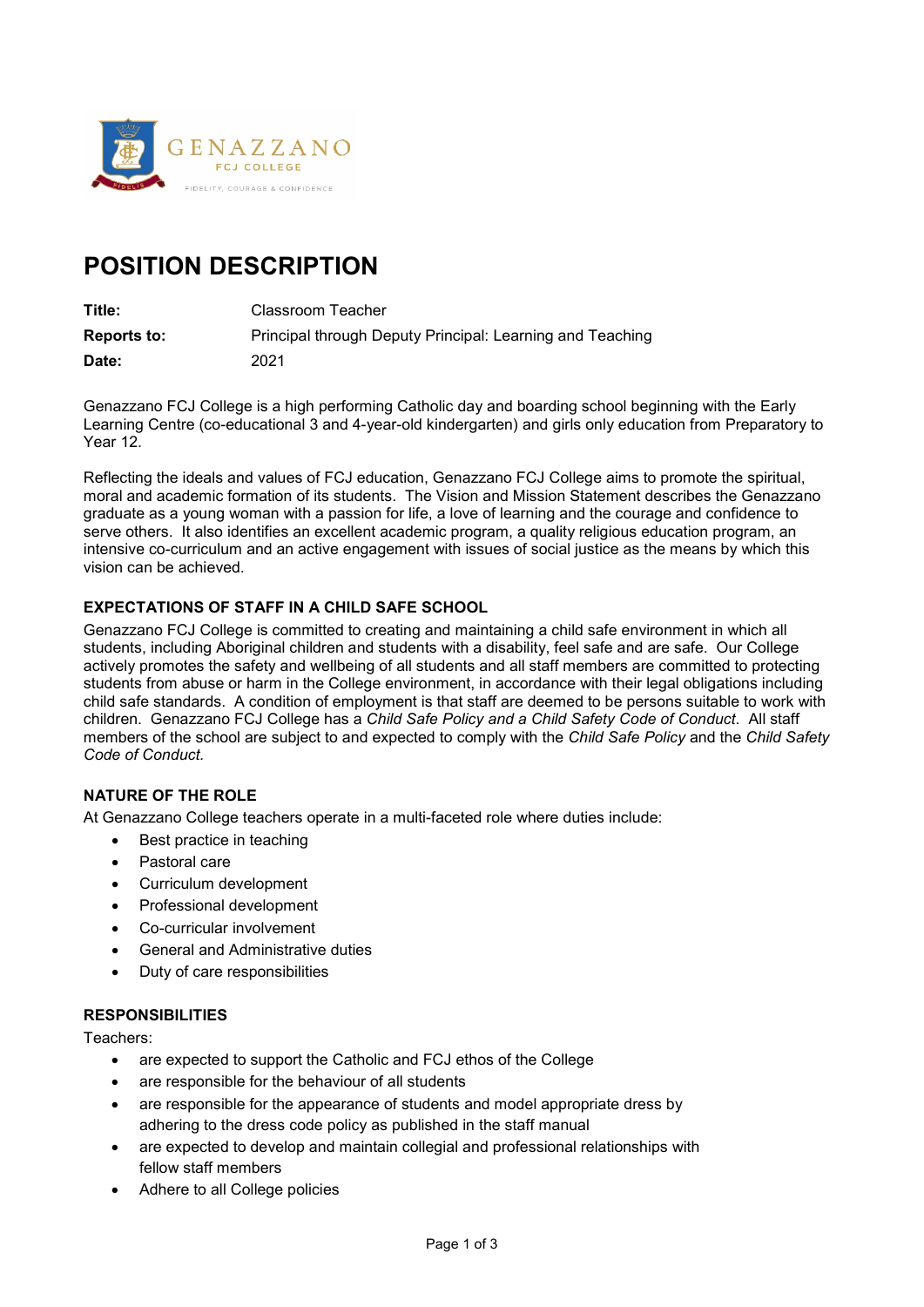- Use class time, not scheduled for teaching duties, for the purposes of lesson planning, assessment of student work and organization
- Are expected to adopt the Ignatian approach to the Ministry of Teaching
- Develop a stimulating learning environment by using a variety of styles and approaches to cater for individual learning needs
- Differentiate the curriculum in order to meet the learning needs of all students within the class
- Employ a variety of effective teaching strategies to effectively implement the curriculum
- Give appropriate time to lesson planning and organisation
- Understand State and National course requirements
- Keep accurate records of student attendance
- Use student data to inform teaching and learning programs
- Embrace the use of Information and Communications Technologies to enhance learning
- Engage in Learning Conversation evenings (Parent / Student / Teacher interviews)
- Write formal academic reports that conform to the College's Reporting Writing Policy
- Monitor the progress of each student and provide regular feedback to each student on their progress
- Submit lesson plans and / or weekly planners as requested
- Liaise with appropriate support staff in the implementation of the curriculum  $-e.q$ . Learning Enhancement staff, Resource Centre staff, etc.

## **PASTORAL CARE**

- Be active participants in the College's pastoral care system
- Exercise pastoral care in a manner which reflects the Catholic and FCJ values
- Attend House and Year meetings as scheduled
- Attend all College Assemblies
- Attend College liturgical celebrations
- Attend school organised activities relevant to House or Year Level, as required

#### **CURRICULUM DEVELOPMENT**

- Plan, develop, review and evaluate curriculum in subject areas and at year levels which they teach
- Develop assessment instruments in a collegial manner where whole group testing takes place
- Evaluate digital learning materials and make recommendations to subject coordinators about their implementation
- Create and evaluate online resources for the purposes of enriching the curriculum using school structures
- Attend subject meetings and staff meetings as scheduled

# **PROFESSIONAL DEVELOPMENT**

- Have current knowledge of curriculum initiatives in their teaching areas
- Commit to ongoing professional development in their teaching areas
- Be open to researching areas of interest relevant to directions provided in the College's Strategic Plan
- Continue their development of ICT skills as technologies evolve
- Participate in the staff appraisal process
- Be an active member of a relevant professional association as duties permit
- Support collegial learning by acting as a mentor or supervising and supporting a student teacher after consultation with subject coordinator